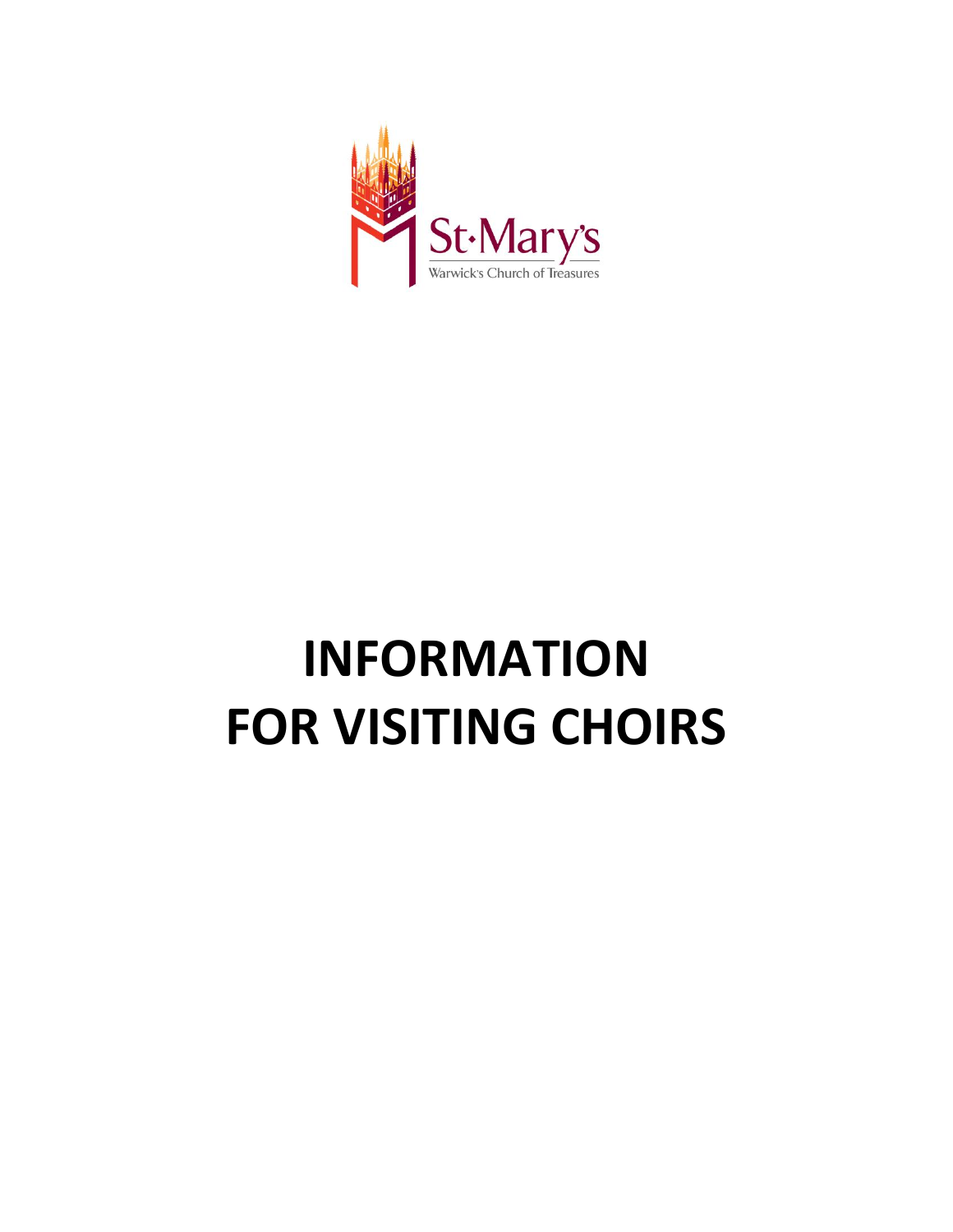# **CONTENTS**

| <b>General Information</b>               | p. 2  |
|------------------------------------------|-------|
| <b>Sung Services</b>                     | p. 2  |
| <b>Rehearsal times</b>                   | p. 2  |
| Livestreaming policy and consent forms   | p. 2  |
| <b>The Song School</b>                   | p. 3  |
| <b>Processions</b>                       | p. 3  |
| <b>Robes</b>                             | p. 3  |
| <b>Choice of Music</b>                   | p. 4  |
| <b>Order for Sunday Eucharist</b>        | p. 5  |
| <b>Order for Sunday Evensong</b>         | p. 6  |
| <b>Order for Sunday Matins</b>           | р. 6  |
| <b>Cantors</b>                           | p. 7  |
| <b>Psalms</b>                            | p. 7  |
| <b>Hymns</b>                             | p. 7  |
| <b>Organists</b>                         | p. 8  |
| The Chamber Organ                        | p. 8  |
| Organ practice                           | p. 9  |
| Recordings and photography               | p. 9  |
| <b>Parking</b>                           | p. 9  |
| Safeguarding                             | p. 9  |
| <b>Accommodation</b>                     | p. 10 |
| <b>Refreshments</b>                      | p. 10 |
| <b>Further performance opportunities</b> | p. 10 |
| <b>Guided Tours</b>                      | p. 10 |
| <b>Feedback</b>                          | p. 10 |
| <b>Useful contacts</b>                   | p. 11 |
| <b>Notes for visiting organists</b>      | p. 11 |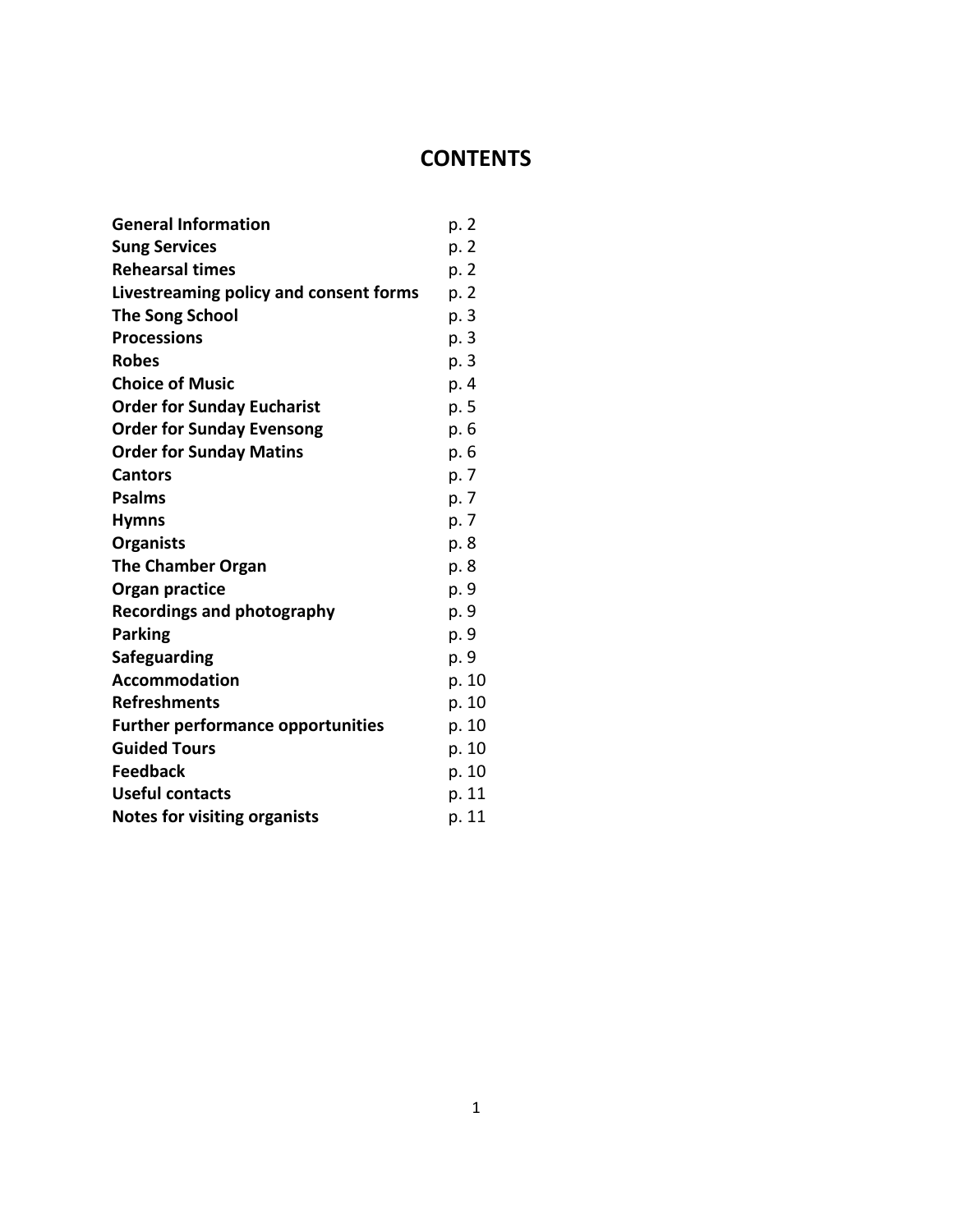# **General Information**

Music plays a big part in the life of the Collegiate Church of St Mary. There has been a choir here since the establishment of the church in 1123 and this tradition has carried on throughout the centuries. We are grateful for all those who help us to maintain it whenever our choirs are on holiday. We very much look forward to welcoming you and we hope your visit will be memorable and enjoyable.

# **Sung services at St Mary's Collegiate Church**

# *(outside of school term-times)*

| Sundays                                  | 10.30am | Sung Eucharist CW        |
|------------------------------------------|---------|--------------------------|
|                                          | 5.30pm  | Choral Evensong BCP      |
| On any 5 <sup>th</sup> Sunday in a month | 10.30am | <b>Choral Matins BCP</b> |
|                                          | 5.30pm  | Sung Eucharist CW        |

# **Rehearsal times**

These are **9.15am – 10.15am** for 10.30am service, and **4.15pm – 5.15pm** for 5.30pm service.

Additional time may be possible, subject to availability of the church. Please contact the Assistant Director of Music if you wish to request additional time.

# **Livestreaming policy**

The 10.30am Sunday service is currently livestreamed on Facebook and YouTube and removed after 7 days. Accordingly, under GDPR, the church must gain the consent of anyone whose image may be captured, as this constitutes collection of "personal data". This includes clergy, readers/intercessors, musicians and congregation. Whilst every attempt is made not to capture the faces of members of the congregation, this may occasionally happen if people turn around or move around the church during the service. The exception is communion, when the congregation is not filmed. The side aisles and the back third of the centre of the church are film-free areas not covered by our cameras. Anyone whose personal data is collected must give their consent.

The full policy can be read here:

[http://www.stmaryswarwick.org.uk/images/uploads/Photo\\_and\\_filming\\_privacy\\_notice\\_21-](http://www.stmaryswarwick.org.uk/images/uploads/Photo_and_filming_privacy_notice_21-12.pdf) [12.pdf](http://www.stmaryswarwick.org.uk/images/uploads/Photo_and_filming_privacy_notice_21-12.pdf)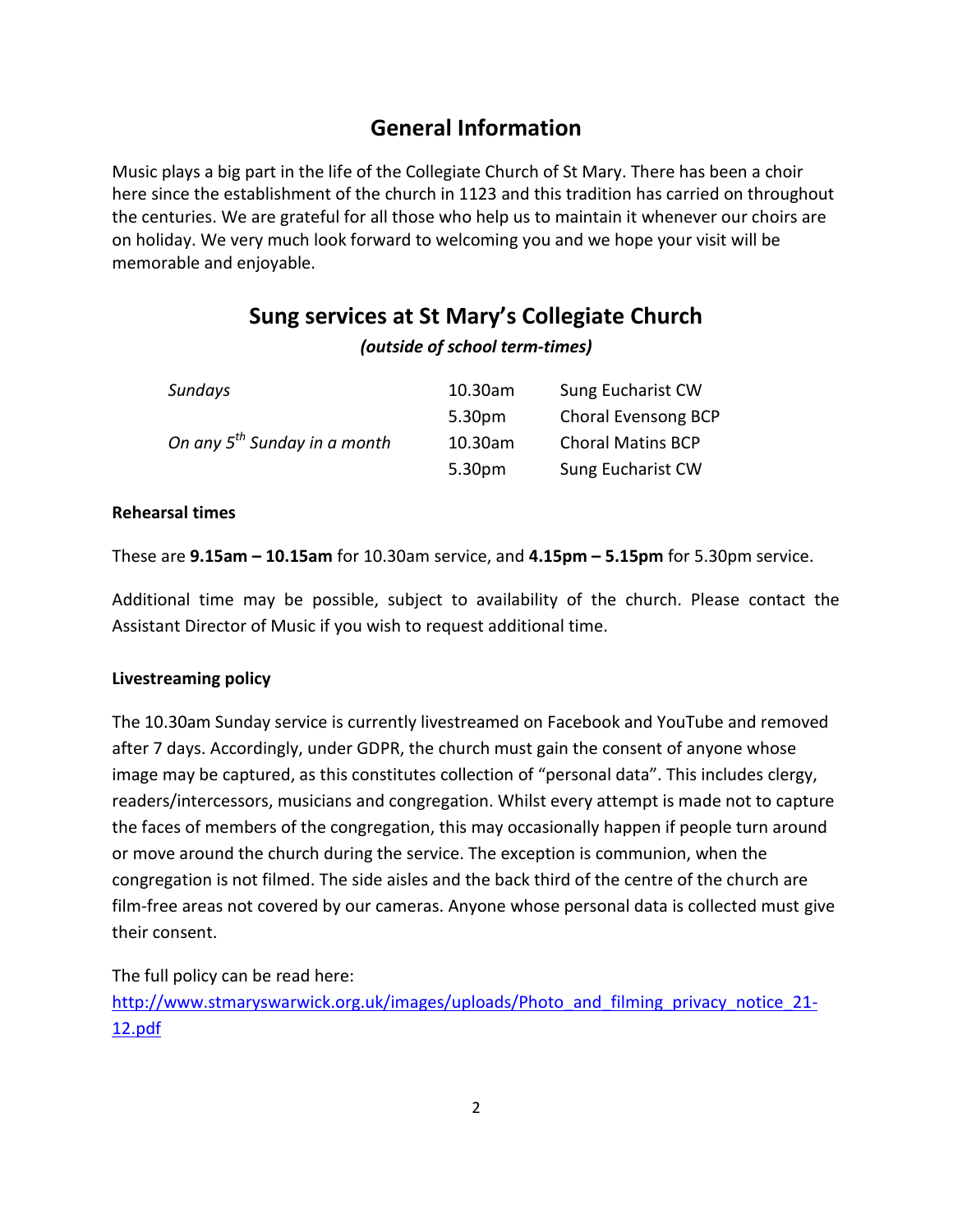We request that all members of visiting choirs, together with any chaperones and parents attending, complete the short online consent form here: <https://forms.office.com/r/rsg0kmb5tk>

For under-18s, a legal guardian must co-sign this form. If, due to the age of the child, it is not reasonable for them to give their consent or to sign the form, the signature of the legal guardian is sufficient. If you are unable to access the form online, please contact the Assistant Director of Music to request a PDF or hard copy.

# **The Song School**

Visiting choirs are welcome to base themselves in the Song School, which is usually available throughout the day for rehearsal, but must be booked in advance.

We respectfully request that visiting choir members do not use the **pigeon holes, St Mary's Choir robes, music cupboards, folders, hymn books** or **music copies***.* We also ask that use of the **piano** be restricted to visiting choir directors and organists as necessary.

When rehearsing in the Song School, the door should be kept open, using the brick provided as a doorstop.

# **Processions**

Visiting choirs should expect a procession rehearsal with one of the vergers, and allow sufficient time during rehearsal for this. It is probably best if the choir director seeks out the verger and liaises with him/her over the best time for this rehearsal to take place.

For Sunday services, choirs should assemble downstairs in the outer vestry. The doors into church will be opened for the Welcome and Notices, during which the procession moves quietly to the front of the Regimental Chapel pending the announcement of the first hymn. The procession then travels west and passes around the welcome desk before heading up the aisle into the choir stalls. After the service, the choir processes out along the same route reversed.

# **Robes**

Visiting Choirs are encouraged to bring their own robes or uniform, if normally worn. Please do **not** use the St Mary's Choirs' robes or their cupboards. Please note that academic hoods are not worn at Eucharists.

Unrobed choirs are welcome to sing at St Mary's, but we do ask that choir members be dressed smartly and neatly (and, if possible, uniformly) when singing in services.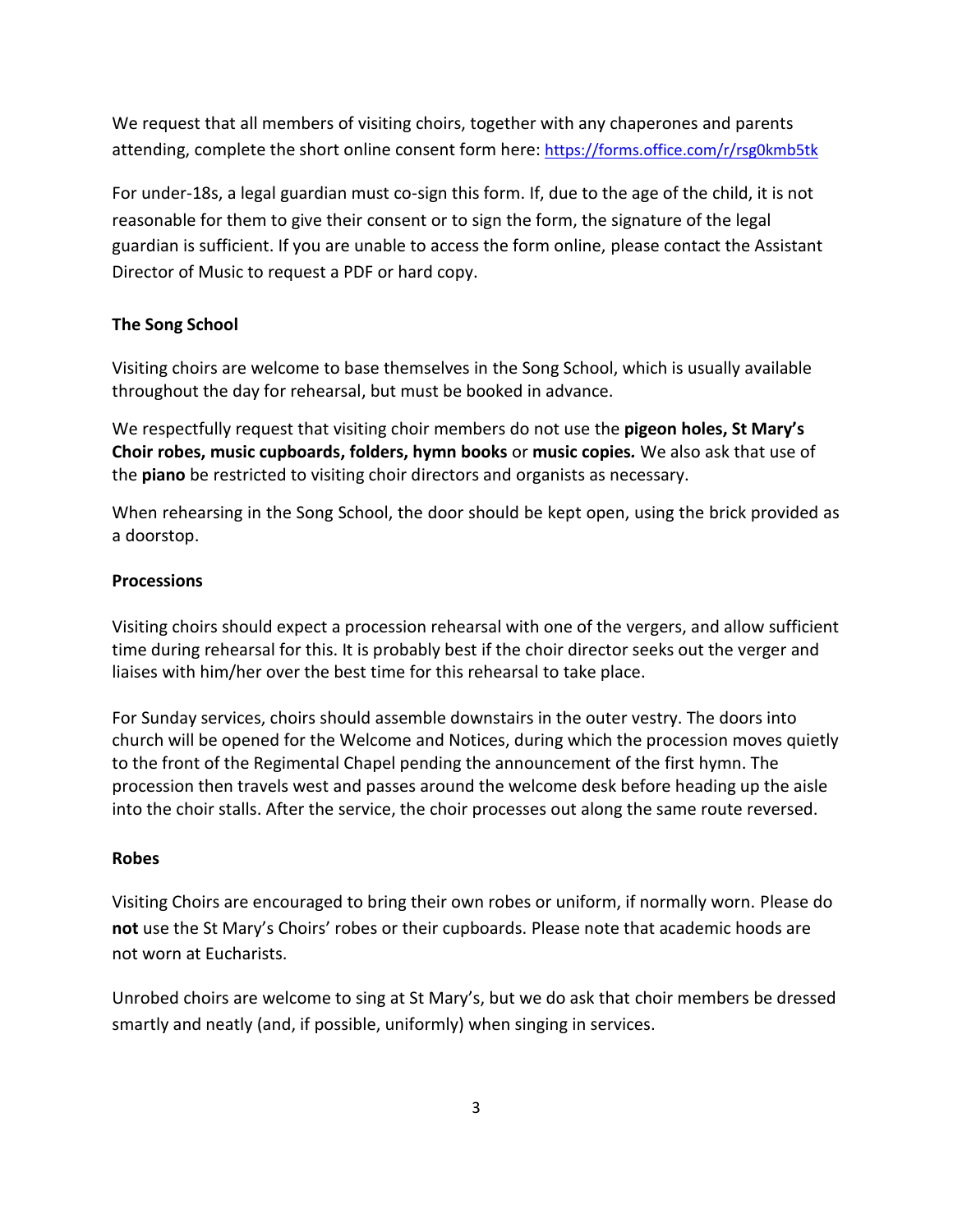#### **Choice of Music**

Visiting choirs are encouraged to bring music that is well-known to them and that they are accustomed to singing in their home venues. Anthems and motets should be relevant to the time of liturgical year (e.g. Advent, Lent, Pentecost, etc.) as far as possible. In making your choices, it may be useful to note that Sunday readings at St Mary's are taken from the Common Worship Lectionary.

Please submit a draft **Music List** as soon as possible; forms will be provided for you to do this. The final version should be sent to us no later than **8 weeks** before your visit, to help us avoid programming the same music on consecutive Sundays. Music Lists are printed on a month to month basis, so it is very important to send details of any proposed music by the deadline. choices should be emailed to the Assistant Director of Music: [adofm@stmaryswarwick.org.uk](mailto:adofm@stmaryswarwick.org.uk)

For **Eucharists**, choirs sing the following movements in English or Latin:

**Gloria** (or **Kyrie** in Advent and Lent); **Sanctus; Benedictus; Agnus Dei.** A **motet** may additionally be sung during communion, unless the Agnus Dei is particularly long.

For **Evensong**, choirs sing:

**Preces and Responses; Psalm(s)** (see p. 7) **Magnificat** and **Nunc dimittis** - in English or Latin; plainchant or Anglican chant may be used; an **Anthem.**

For **Matins**, choirs sing:

#### **Preces and Responses;**

**Venite** – also sung by the congregation (see **Psalmody** on p. 7) **Psalm(s)** (see p. 7)

**Te Deum laudamus** and **Jubilate Deo** (or **Benedicite omnia opera** and **Benedictus Dominus Deus Israel** in Advent and Lent) **–** in English or Latin; plainsong or Anglican chant may be used; an **Anthem.**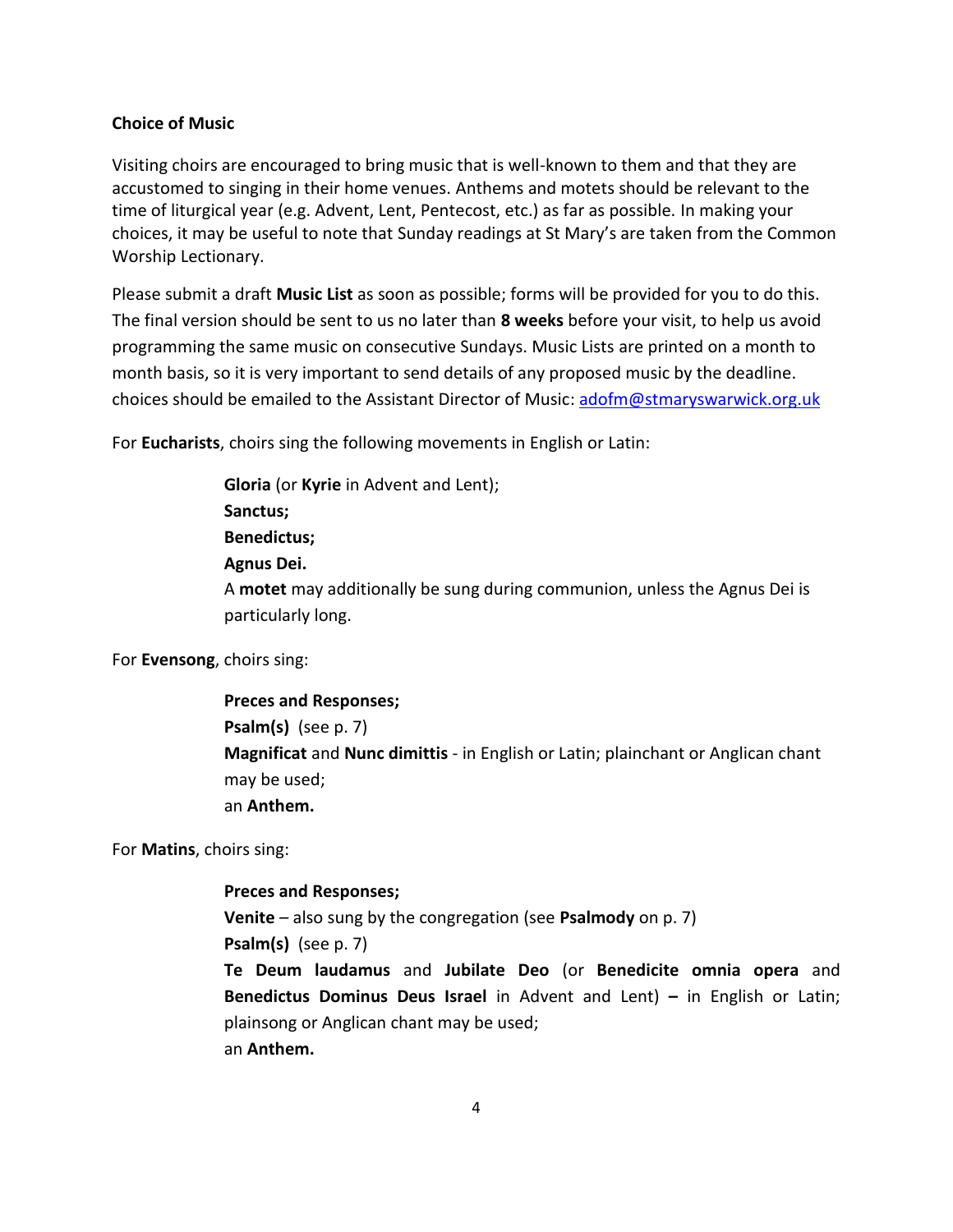**Introits** and **Final Responses** (e.g. Naylor, Rose etc.) are not normally sung.

**Final organ voluntaries** on Sundays are published on the Music List and should therefore be included on your submission form.

We regret that St Mary's music copies cannot be made available to visiting choirs or organists.

# **Order for Sunday Eucharist**

(Apart from the Processional hymn, hymns are **unannounced** unless Clergy indicate otherwise)

- **Organ music** (to finish when celebrant enters via vestry door, usually 2-3 minutes before the service is due to start)
- Welcome and notices (choir processes quietly as far as the Regimental Chapel)
- **Processional hymn**
- Introduction, Confession and Absolution
- **Gloria**
- Collect
- First reading
- **Gradual hymn**
- Gospel reading
- **Gospel improvisation** (c. 30-45 seconds, until servers are back in sanctuary see p. 3)
- Sermon
- Creed (said choir remains facing west)
- Intercessions
- The Peace (c. 15-20 seconds, after which organist plays over hymn)
- **Offertory hymn**
- Eucharistic Prayer, including **Sanctus** followed by **Benedictus** (all other parts are said)
- The Lord's Prayer (said)
- Invitation to Communion
- Communion: the choir receives first, moving out of the stalls to the kneelers in front of the sanctuary, passing round the pulpit and lectern, and returning to stalls via the same route. The choir then sings **Agnus Dei** (and **motet** if chosen) whilst the congregation receives.
- Prayer after Communion
- **Final hymn**
- Blessing
- **Final organ voluntary**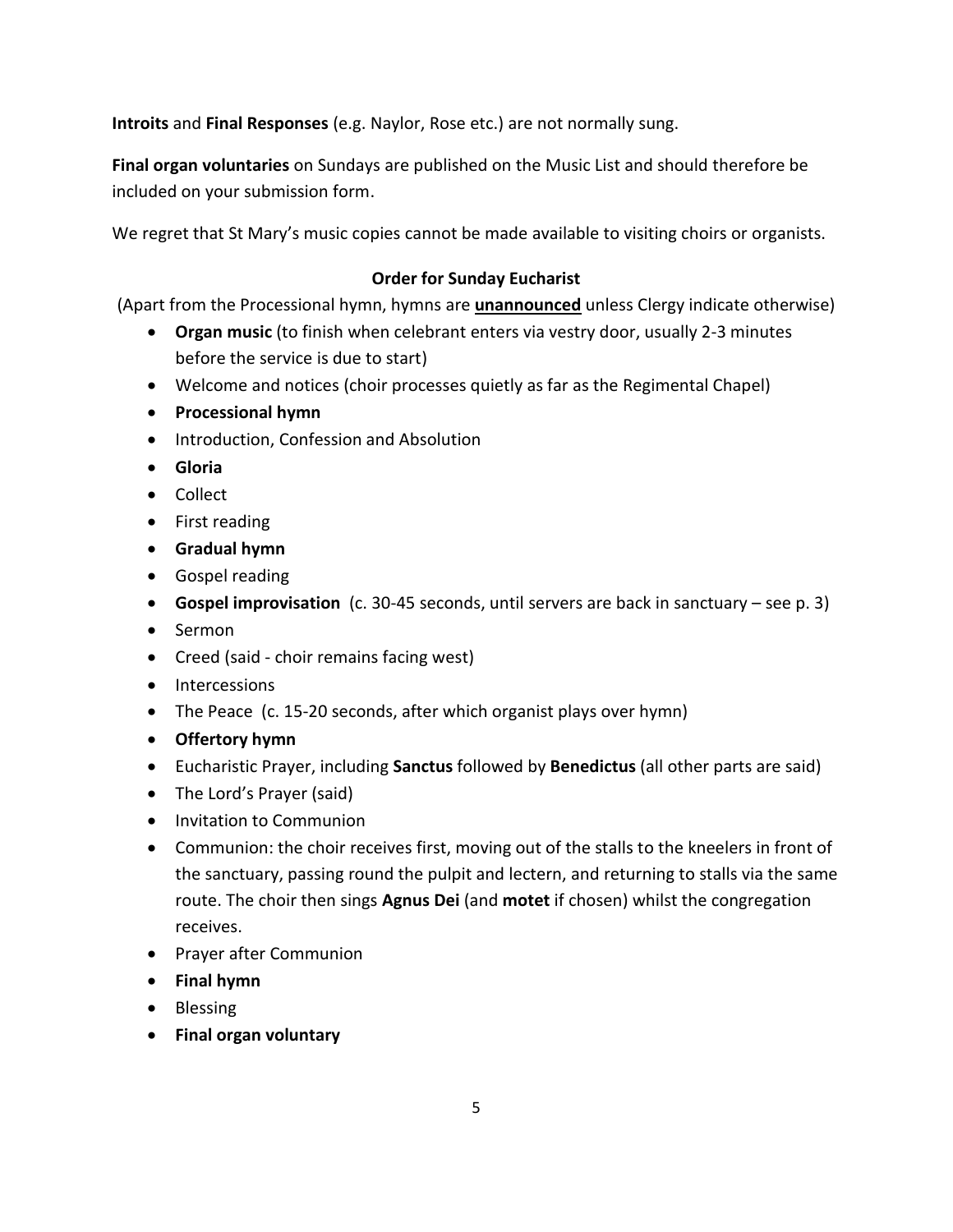# **Order for Sunday Evensong**

- **Organ music** (to finish when celebrant enters via vestry door, usually 2-3 minutes before the service is due to start)Welcome and notices (choir processes quietly as far as the Regimental Chapel)
- **Processional hymn** (announced)
- General Confession and Absolution
- **Preces**
- **Psalm**(s) (announced)
- First reading
- **Magnificat** (unannounced)
- Second reading
- **Nunc Dimittis** (unannounced)
- Creed (said choir remains facing west)
- **Responses**
- **Anthem** (announced)
- Prayers
- **Hymn** (announced)
- Sermon
- **Offertory hymn** (announced)
- Blessing
- **Final organ voluntary**

# **Order for Sunday Matins**

- **Organ music** (to finish when celebrant enters via vestry door, usually 2-3 minutes before the service is due to start)Welcome and notices (choir processes quietly as far as the Regimental Chapel)
- **Processional hymn** (announced)
- General Confession and Absolution
- **Preces**
- **Venite** (unannounced; organist plays over whole chant and accompanies both choir and congregation)
- **Psalm**(s) (announced)
- First reading
- **Te Deum laudamus** or **Benedicite omnia opera** (unannounced)
- Second reading
- **Jubilate Deo** or **Benedictus Dominus Deus Israel** (unannounced)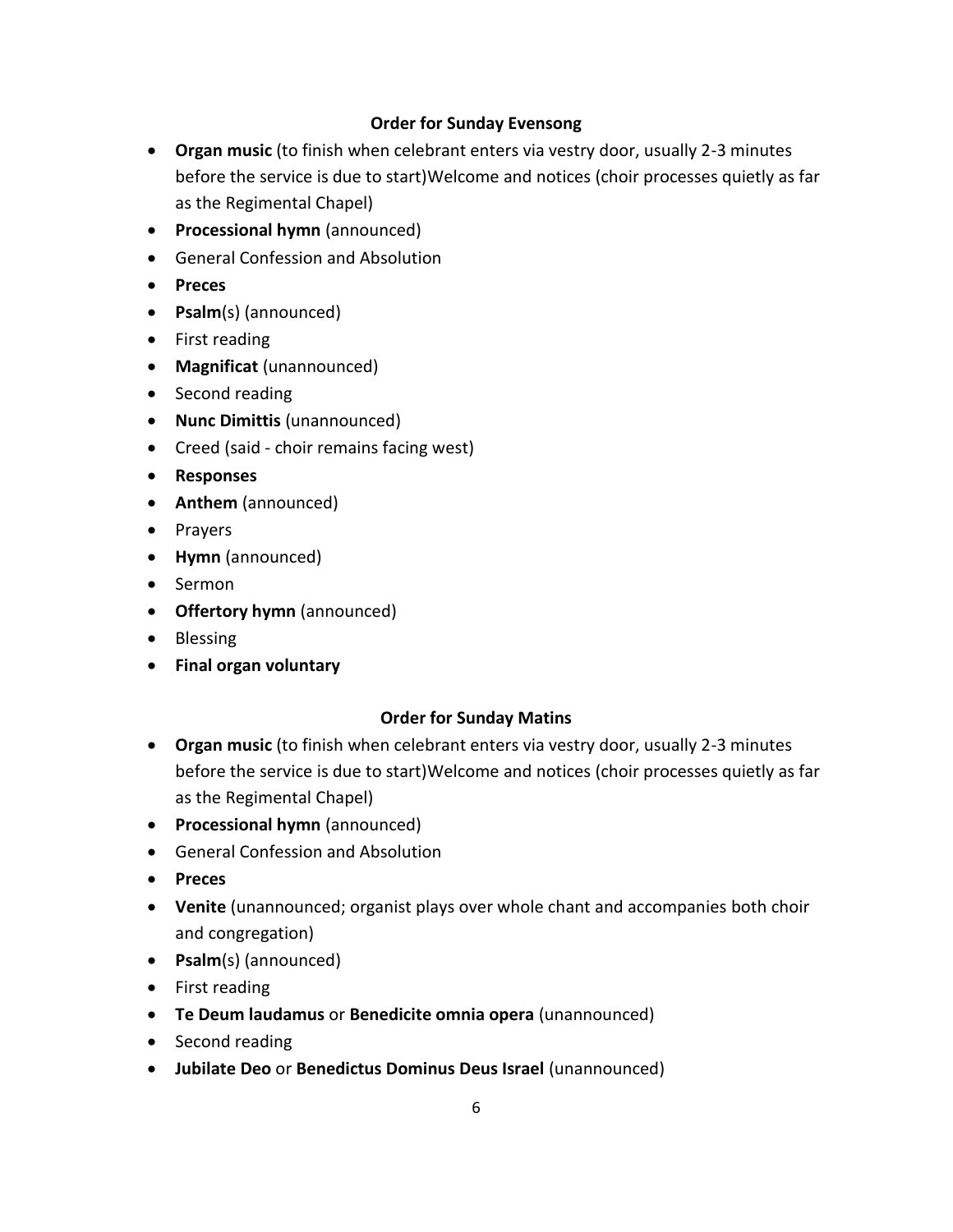- Creed (said choir remains facing west)
- **Responses**
- **Anthem** (announced)
- Prayers
- **Hymn** (announced)
- Sermon
- **Offertory hymn** (announced)
- Blessing
- **Final organ voluntary**

# **Cantors**

Visiting choirs must provide their own cantors to sing any intonations within the chosen setting at Eucharist, and to lead the **Preces and Responses** (including the **collects**) at Matins or Evensong. There are normally three collects, the first of which is the collect for the relevant Sunday in the Book of Common Prayer. You will be advised in advance if a different (or additional) collect is required.

# **Psalms**

These will be indicated to you no later than **one month** before your visit. St Mary's Church follows the *Lectionary for Common Worship and BCP* (SPCK), so there will normally only be one psalm (or part thereof) required for Matins or Evensong.

Visiting choirs must sing the text of psalms according to the Book of Common Prayer, but are welcome to use any pointing with which they are familiar. Plainchant may be used instead of Anglican chant.

If your choir is to sing for Matins on a 1<sup>st</sup> Sunday, you will also be sent copies of the **Venite** with a triple chant by Havergal. As the congregation normally joins in with this, it must be sung as pointed, omitting the middle third of the chant in the *Gloria*.

# **Hymns**

These will be indicated to you no later than **one month** before your visit.

St Mary's Church uses the New English Hymnal (NEH). Because (with regret) we are unable to make our copies available to visiting choirs, we recommend that choir directors seek out copies as needed before travelling to Warwick.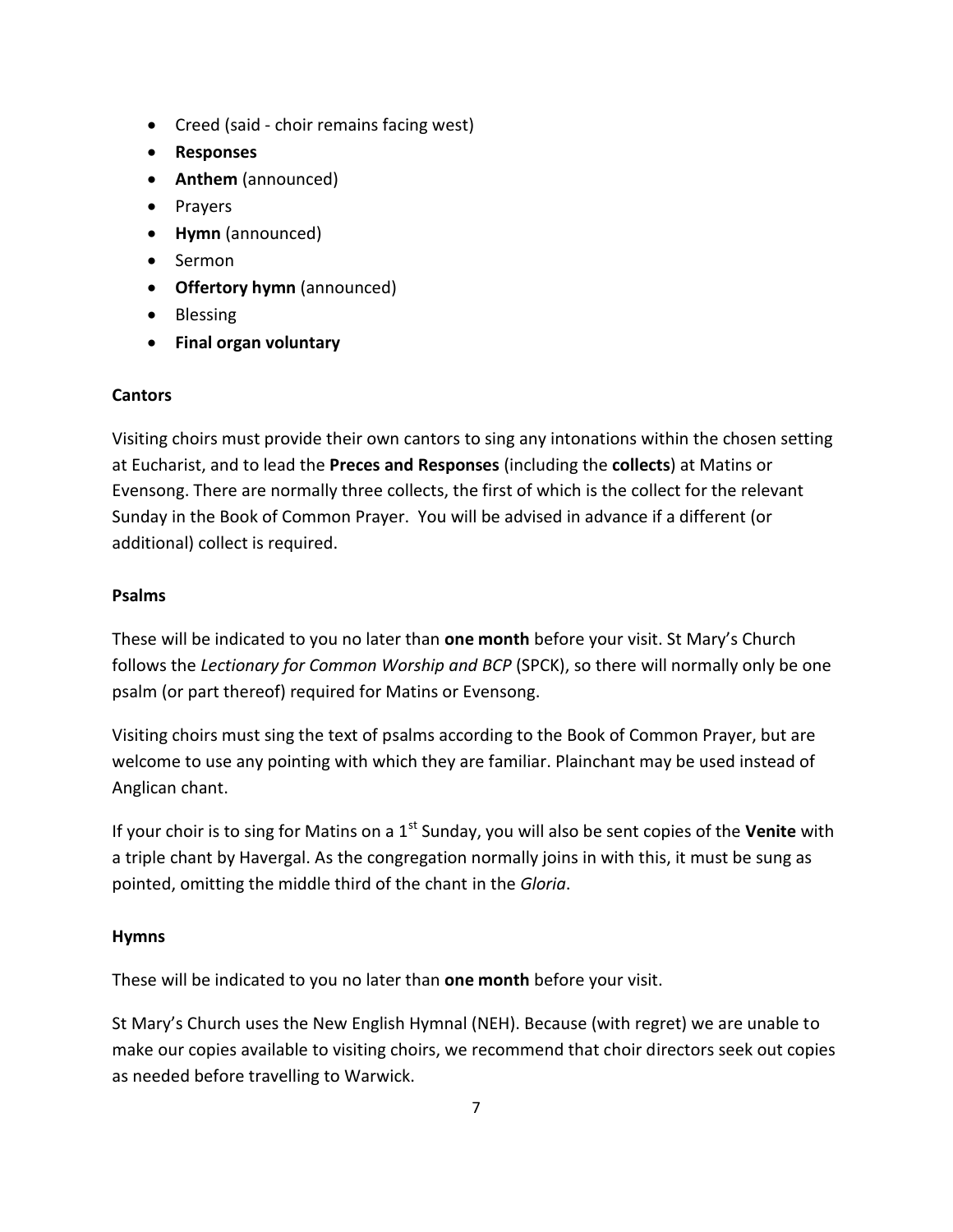Hymns are normally sung unconducted in St Mary's. In nearly all cases, play-overs should consist of the first line of the tune and, ideally, be punctuated in the same way as the first line of the hymn's text. Tempi should be strictly maintained by the organist, and neither so slow nor so brisk that congregational singing becomes uncomfortable. Verses should follow each other in strict time, with rests between verses (and the duration of any pauses on last notes) carefully worked out and understood between choir and organist beforehand.

We recommend that first and last verses are sung in unison. Processional hymns are best sung in unison throughout. At Eucharists, please use the text as printed in the order of service. Include any Amens after last verses, unless they are omitted in the order of service.

Descants and alternative harmonisations may be used, but on no account should any verses be left unaccompanied.

Occasionally it is necessary to extend the **Offertory hymn** in order to cover the reception of the collected money at the altar. The organist should keep an eye on proceedings via the camera (zoomed out as necessary) and should only extend **after all verses** have been sung.

#### **Organists**

Visiting choirs should bring their own organist, who must be highly competent and capable of handling a large and often daunting instrument and be familiar with the instructions provided for use of the organ. In the event that a visiting choir cannot provide their own organist, St Mary's Organists will advise on finding a suitable deputy; they cannot guarantee their own availability to play. There are also a number of local organists used as deputies at St Mary's who may be available.

Please note that the organs and nave piano are out of bounds to **all** visiting choir personnel and guests, other than the designated organist for the services in question. The **Song School piano**  is electronic, activated via a switch underneath the left side of the keyboard (where there is also a volume control knob) – note that this automatically powers off after a time, hence it may be necessary to switch off and on again if the piano has not been played for more than 10 minutes.

#### **The Chamber Organ**

Visiting choirs are welcome to use this instrument if required. It may only be moved under the supervision of the Verger. Important note: the organ can be wheeled along by one person alone, but a mimimum of **four** people will be required to lift the organ over the chancel steps.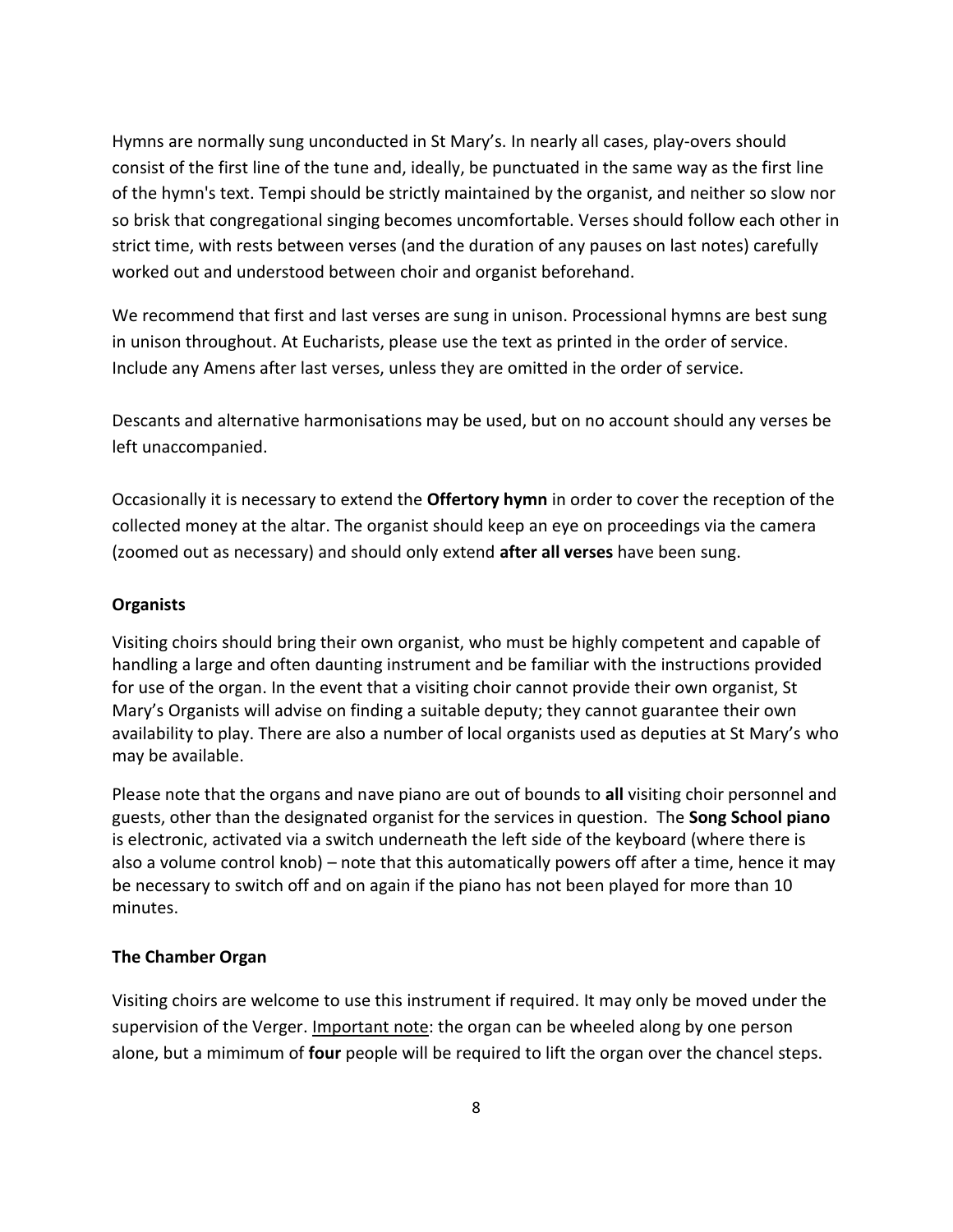### **Organ practice**

Practice **must** be booked in advance through the Parish Office. Between 10am and 4pm registration must be limited to the *transept swell 8' salicional* with the box closed. Players may practice using accompanimental registrations after 4pm. Practice on loud registrations must be reserved for hours when the church is closed to the public.

### **Recordings and Photography**

For copyright reasons, we do not normally allow recording or filming to take place during services, other than livestreaming at the 10.30am service, as described on p. 2.

Photography is also not permitted during services. However, visiting choirs are welcome to be photographed inside the church (for souvenir purposes) after any service has taken place. Please inform us in advance if you would like to take photographs after a service. Note that sometimes a morning service may be followed by a separate Baptism.

### **Parking**

St Mary's has no parking facilities of its own, but there are several public parking facilities nearby, including Pay and Display parking ranks on the surrounding streets, a smaller parking area on The Butts and a larger car park attached to the surgery on Cape Road. These car parks are free to use on Sundays.

Coach parties may be dropped off and collected just in front of the west tower, on Northgate Street. However, as St Mary's is situated on public roads, coaches and minibuses may not usually be parked outside the church.

# **Safeguarding**

St Mary's has a fully-comprehensive Safeguarding policy in place, and this is available to view on request to the Parish Administrator, Mrs Felicity Bostock (email: [parishadministrator@stmaryswarwick.org.uk\)](mailto:parishadministrator@stmaryswarwick.org.uk).

It is the responsibility of visiting choirs who involve children to have, and to be able to produce, a valid safeguarding policy. St Mary's reserves the right to refuse the visit of any choir without such a policy.

Visiting choirs are entirely responsible for ensuring valid DBS checks are held by singers/chaperones. St Mary's accepts no responsibility for matters arising from visiting choirs in this respect.

It is also expected that visiting choirs who involve children will bring adequate adult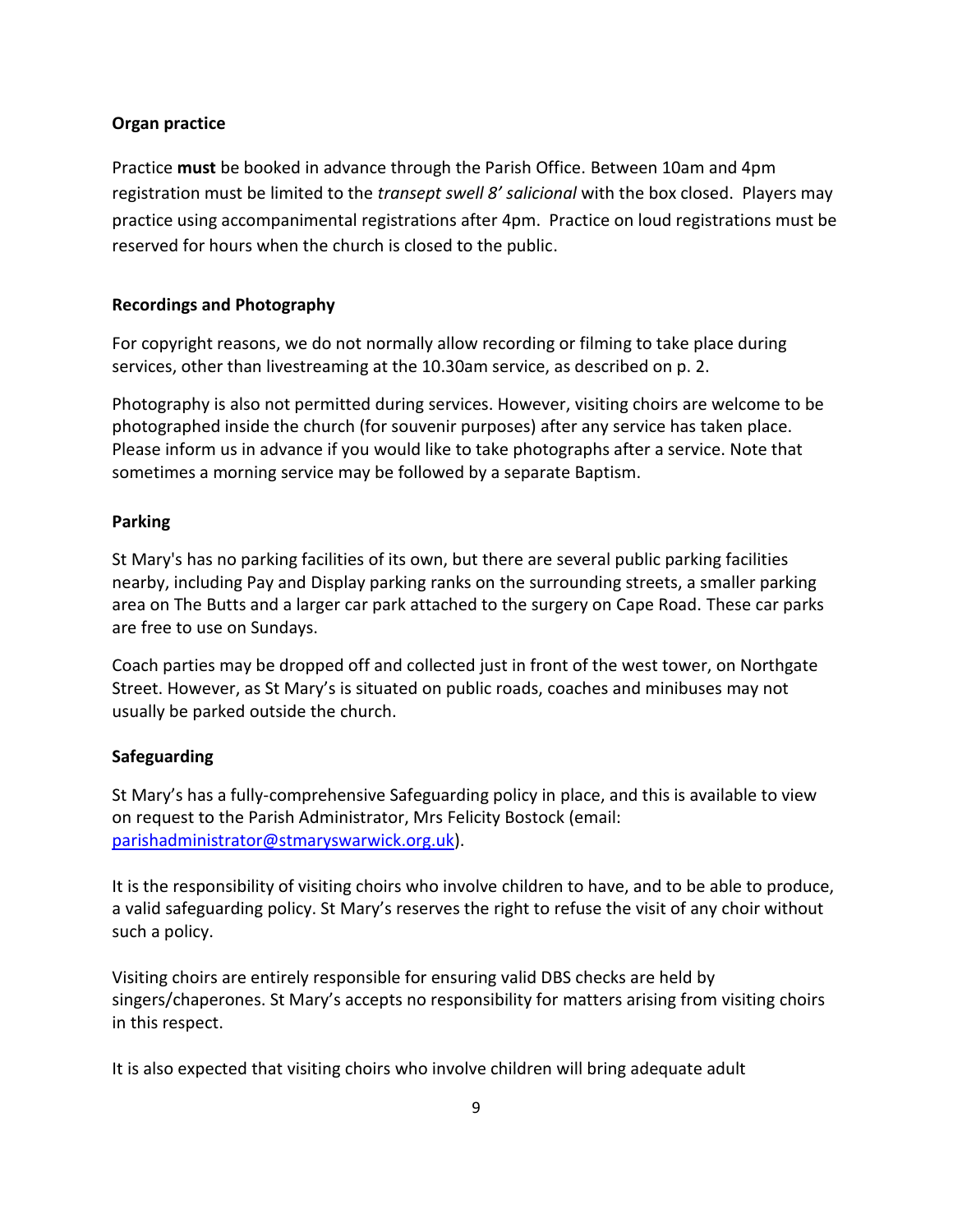supervision, with the ability to care for children in case of medical need.

# **Accommodation**

Warwick has numerous options for Visiting Choirs to book group or individual accommodation during their stay. Please contact the Assistant Director of Music to enquire about hostelries in proximity to the church. You may also visit<http://visitwarwick.co.uk/accommodation/> for more detailed information.

# **Refreshments**

Visiting choirs are welcome to bring their own refreshments. Please note, however, that with the exception of water bottles, refreshments are not allowed in the Song School.

Whilst water bottles may be used during rehearsals in the choir stalls, we cannot allow their use during services, unless there is a genuine medical reason for a visiting choir member to have water available. Please, therefore, ensure that all bottles are removed from the choir stalls at the end of any rehearsal in the church.

Visiting choirs are warmly invited to join our congregation for refreshments after the Sunday morning service. To ensure that we cater appropriately, please do let us know how many choir members you expect to bring.

# **Further Performance Opportunities**

If you are interested in exploring further performance opportunities whilst you are in Warwick, please contact the Assistant Director of Music to discuss possibilities.

# **Guided Tours of St Mary's**

We are happy to arrange tours of the church for our visiting choirs. Please contact the Parish Office to arrange this.

# **Feedback**

We hope that this information is comprehensive and we will aim to provide the best possible welcome for Visiting Choirs on the day, however we would be grateful for any feedback that might help us to improve the experience for guest musicians in the future.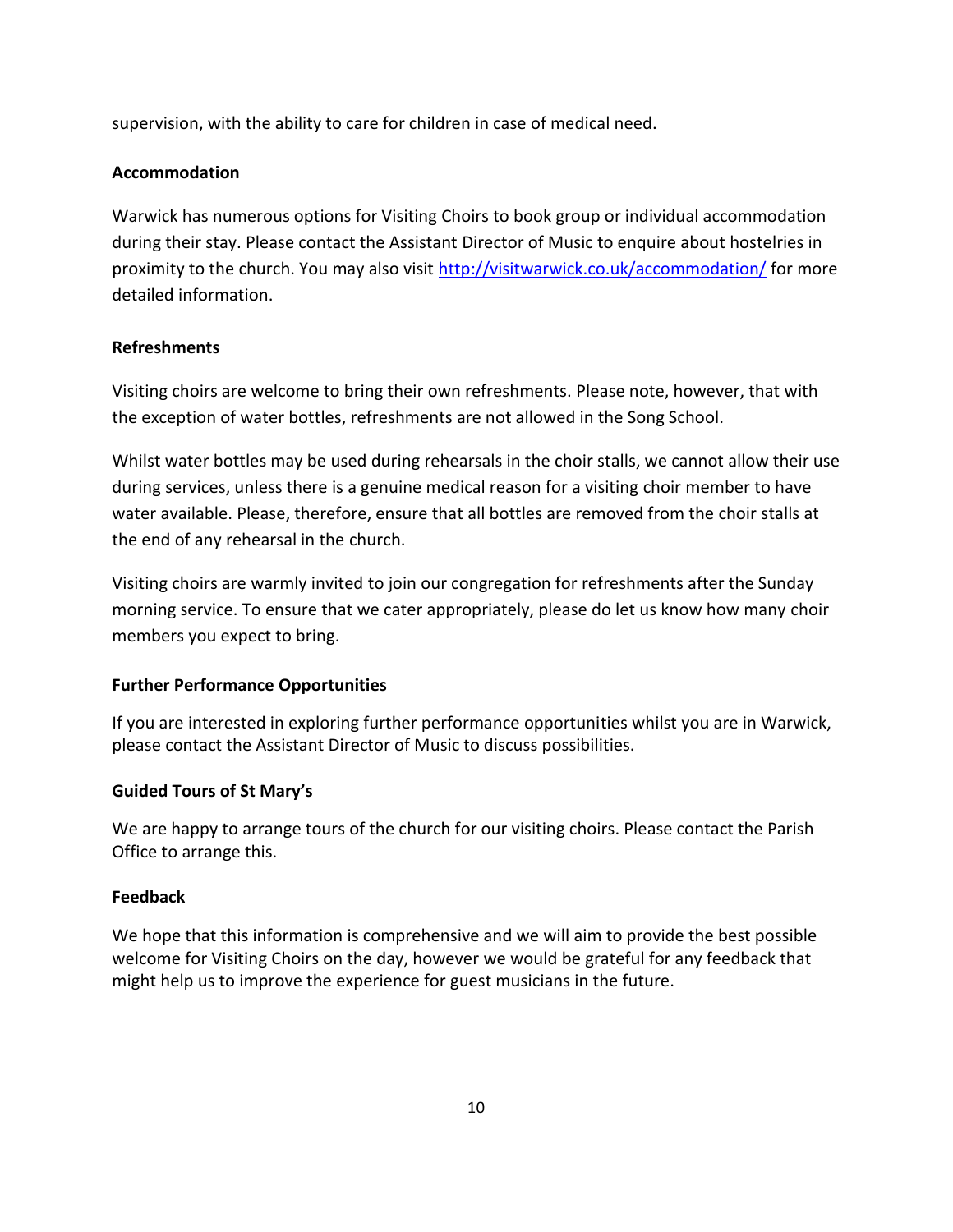# **Useful Contacts**

Collegiate Church of St Mary, Old Square, Warwick CV34 4RA **+ 44 (0)1926 403940**

[www.stmaryswarwick.org.uk](http://www.stmaryswarwick.org.uk/)

**Mark Swinton +44 (0)1926 403940 (ext. 3)**

[adofm@stmaryswarwick.org.uk](mailto:adofm@stmaryswarwick.org.uk)

*Mark is the Assistant Director of Music and first point of contact regarding visiting choirs.*

**Oliver Hancock +44 (0)1926 403940 (ext. 2)**

[dofm@stmaryswarwick.org.uk](mailto:dofm@stmaryswarwick.org.uk)

*Oliver is the Director of Music and an additional point of contact regarding musical matters.*

**Glynis Nixon +44 (0)1926 403940 (ext. 1)**

[admin@stmaryswarwick.org.uk](mailto:admin@stmaryswarwick.org.uk)

*Glynis is one of our administrators and a point of contact within the Parish Office.*

Mark Swinton, Assistant Director of Music Revised and updated 2021

# **Notes for visiting organists**

St Mary's is a busy church and we ask visiting organists to be sensitive to the need to maintain a quiet and prayerful space for all the many visitors and staff throughout the day.

Between 10am and 4pm registration must be limited to the *transept swell 8' salicional* with the box closed. Players may practice using accompanimental registrations after 4pm. Practice on loud registrations must be reserved for hours when the church is closed to the public (before 10am and after 6pm).

All practice time must have been booked in advance through the Parish Office.

# **Blowers and lights**

The four switches which operate the console lights and the individual blowers for the transept and west end organs are located in the small cupboard within the cabinet immediately to the right of the console.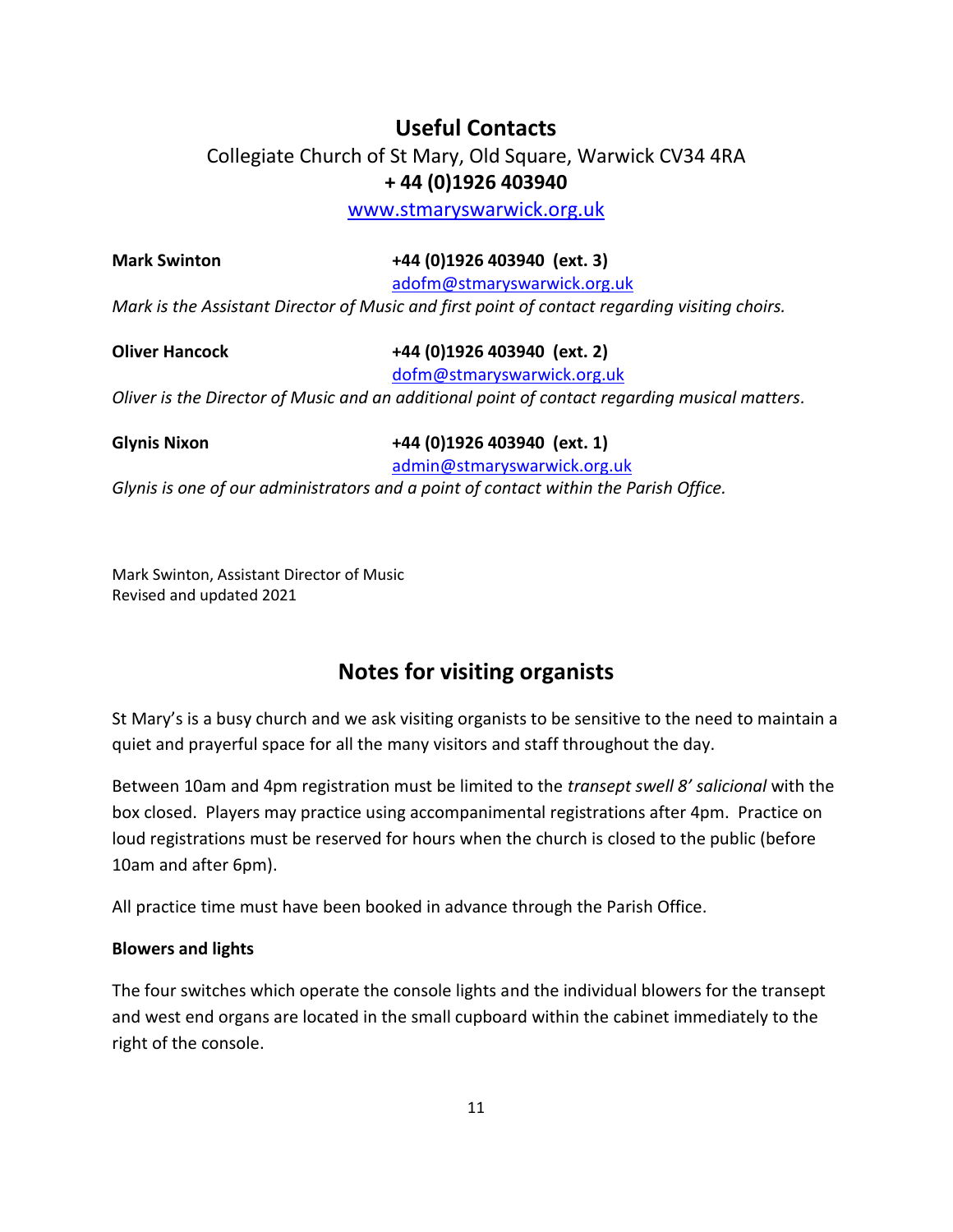#### **Cameras and screen**

The screen must be turned on independently using the black rocker switch at its base.

The dark grey camera control unit is located within the cabinet immediately to the right of the console. To turn this on and enable a camera image to be displayed on the screen, press the rectangular button on the extreme left of the unit.

To switch between the two cameras turn the dial on the box behind the camera control unit.

Camera B provides a fixed view of the conductor's position in the chancel.

Camera A can be moved to provide a view of either the conductor's position in the crossing or the nave altar, aisle or west end of the church. To move the camera use the compass point arrow buttons on the right of the camera control unit. The camera image can be zoomed in or out using the two buttons to the left of the middle square of four on the camera control unit.

#### **Allocation of piston channels and sequencer levels**

|                                    | <b>Divisionals</b>   | <b>Generals</b> | Sequencer |
|------------------------------------|----------------------|-----------------|-----------|
| <b>Director of Music</b>           | $1 - 10$             | $1 - 10$        | 1-350     |
| <b>Assistant Director of Music</b> | $11 - 30$            | $11 - 30$       | 351-700   |
| Organ Scholar                      | 31-40                | $31 - 40$       | 701-800   |
| <b>Visiting Organists</b>          | 41-49                | 41-49           | 801-999   |
| Daytime practice +                 | 61                   | 64              |           |
| Standard solo crescendo            | 62 (do not alter)    |                 | -         |
| Standard accompaniments            | 63-64 (do not alter) |                 |           |

† Using these channels, piston changes can be rehearsed without creating any disturbance. Generals will bring out only *transept swell salicional 8'* and *pedal 16' bourdon* with all couplers. Swell divisionals will bring out only *transept swell salicional 8'*; all other divisionals will do nothing. These channels should ideally be used at all times when the Church is open to the public, i.e. **10am** to **4pm.**

#### Please take care to use only your allocated levels.

The display unit for divisional channels (green) and general channels (red) is located to the left of the manual keyboards. Channels may be advanced using the arrow buttons and reserved or freed using the *lock* buttons. A dot on the number display indicates a locked channel. Please leave the *piston setter* key in the *unlock* position.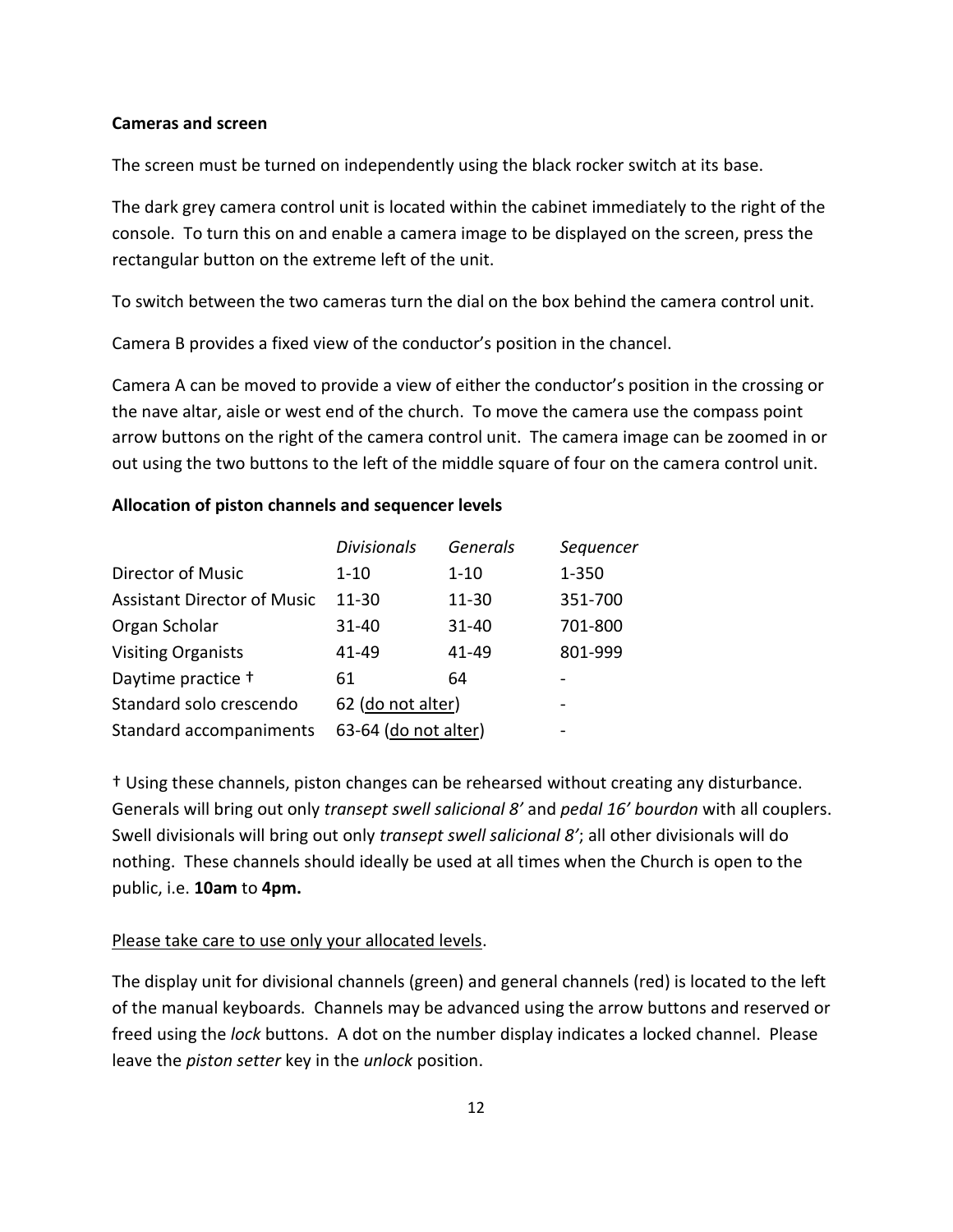The 8 general pistons are located on the left beneath the upper and lower manual keys.

The *set* piston is located beneath the upper manual keys on the extreme right. Combinations may be reserved by pressing and holding the *set* piston and then pressing the desired divisional or general piston before releasing both.

# Players are advised to lock channels once combinations have been set.

The sequencer display unit is located to the right of the manual keyboards.

To use the sequencer the *on* button must first be pressed. Levels may be advanced by units, tens or hundreds using the appropriate buttons. Press *store* to reserve a combination or *delete* to remove one. The *delete* button is reversible, i.e. a combination deleted in error can be restored by pressing *delete* again, provided that no new combination has been stored on it in the meantime. One combination may be inserted between previously set levels using the *insert* button, i.e. if an additional combination is needed between 801 and 802, pressing *insert* will bring up 801A on which the additional combination can be stored.

You are urged to check your settings. Please also be wary of insert levels which may need to be deleted. Levels may be advanced or retarded using the *+* or *-* manual pistons. A *+* toe piston is located next to the *great to pedal* toe piston to the right of the *west swell* pedal.

# **Guidance on registration**

The stops for the three manual divisions and two pedal divisions of the west end organ are located on the upper portions of the jambs. (*West swell*, *west pedal* and *west bombarde pedal* are on the left and *west positive* and *west great* on the right.)

The stops for the two manual divisions and pedal division of the transept organ are located on the lower portions of the jambs. (*Transept swell* and *transept pedal* are on the left and *transept great* on the right.)

The expression pedal on the left operates the *transept swell* shutters and the expression pedal on the right works the *west swell* shutters.

When combining both organs the balance at the console is very different to that in the centre of the nave, which is again different to that heard from the nave choir stalls or chancel. With experience the two organs can be used in combination, but for choral accompaniment in the nave it is best to use the transept organ alone, and regard the west organ as a very large solo division if necessary.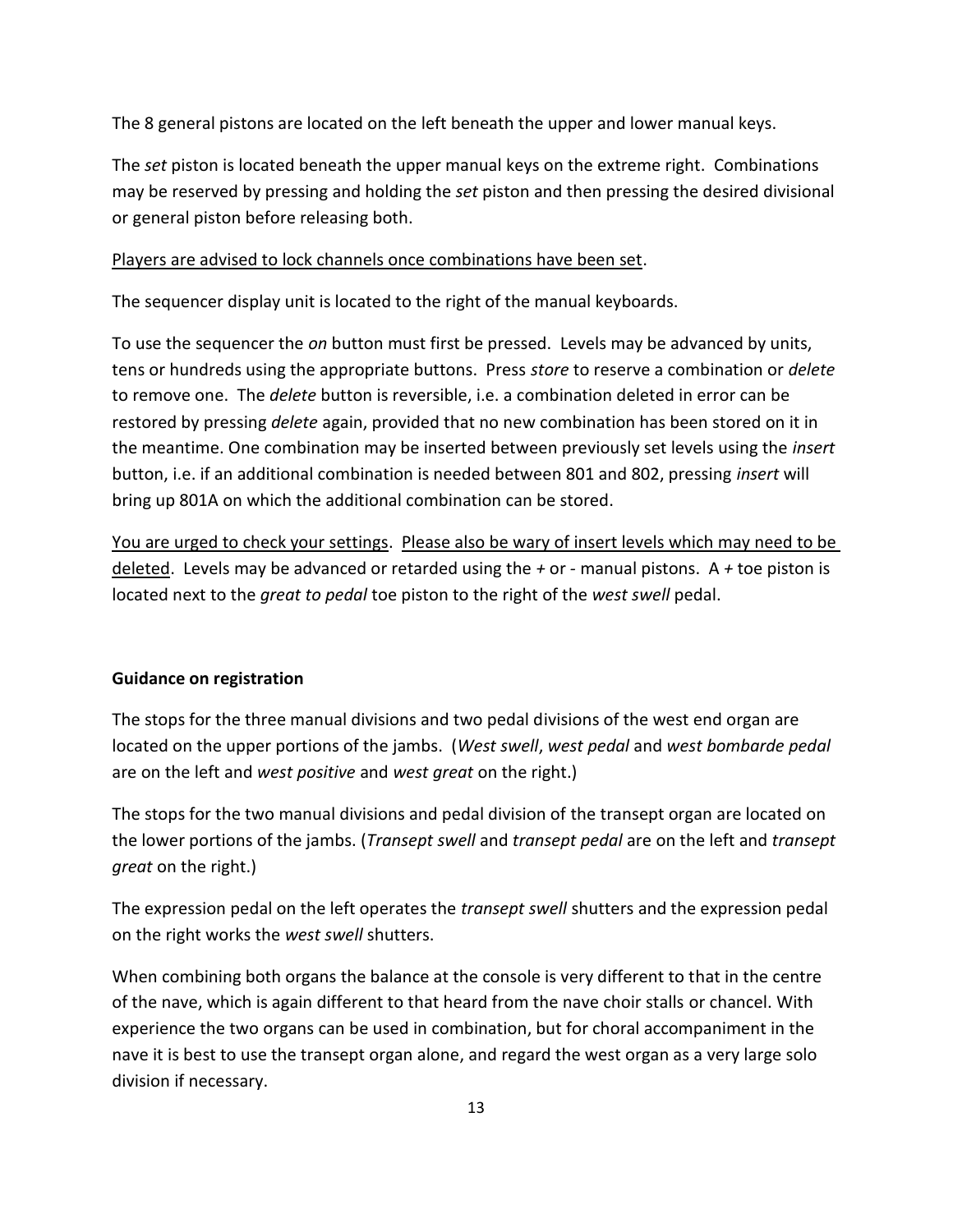As a rough guide, using divisional channel 64, a maximum of *great* piston 4 coupled to full *swell* with box up to half-way open will be enough to accompany *fortissimo* passages; it is also advisable to use only one of the two 8' flue stops on the great for anything marked *forte* or less, and for passages marked *mezzo piano* or less it may be better not to use any great stops.

When accompanying a large congregation singing hymns, the use of some west end foundation stops coupled to transept organ *great* and *swell* stops is beneficial; suitable combinations may be found on divisional channel 63. The *transept great fourniture* and all the west end mixtures, mutations and reeds are best reserved for climactic moments. It is advisable to close the *west swell* box in proportion to the number of stops drawn, though (again) full *west swell* with box open may be used for the most climactic moments.

The *transept swell* or *great* divisions may be made to sound when playing on the lower manual by drawing the appropriate stops located in the *transfer* group to the right of the upper manual keyboard. However, players should note that the couplers will still function as normal even if a division is transferred; i.e. *transept swell* stops will sound on the great manual with the lower *swell to great* coupler drawn, even if *transept swell on positive* is also drawn.

For organ voluntaries, and for choral accompaniment in the chancel, the two organs may be combined much more freely; suitable combinations may be found on divisional channel 62. Each organ also works well as a solo instrument in its own right.

#### **Switching off**

Please ensure that both transept and west swell shutters are left open and that the screen, camera control unit and all four blower and light switches are in the *off* position before you leave.

Please leave a note at the console of any channels and levels that you have reserved and the date of the last occasion that you will require them.

Lastly, please ensure that the roller blind is closed to cover the manual keyboards.

#### **Organ voluntaries**

Pre-service music can begin from 10.15am (10.45am on a  $1<sup>st</sup>$  Sunday) before morning services, and from 5.15pm before evening services. You may play a single piece or short suite, followed by improvisation until the officiant enters to give the welcome and notices. Pre-service music may be entirely improvised at your discretion. In any case it is usual, particularly at morning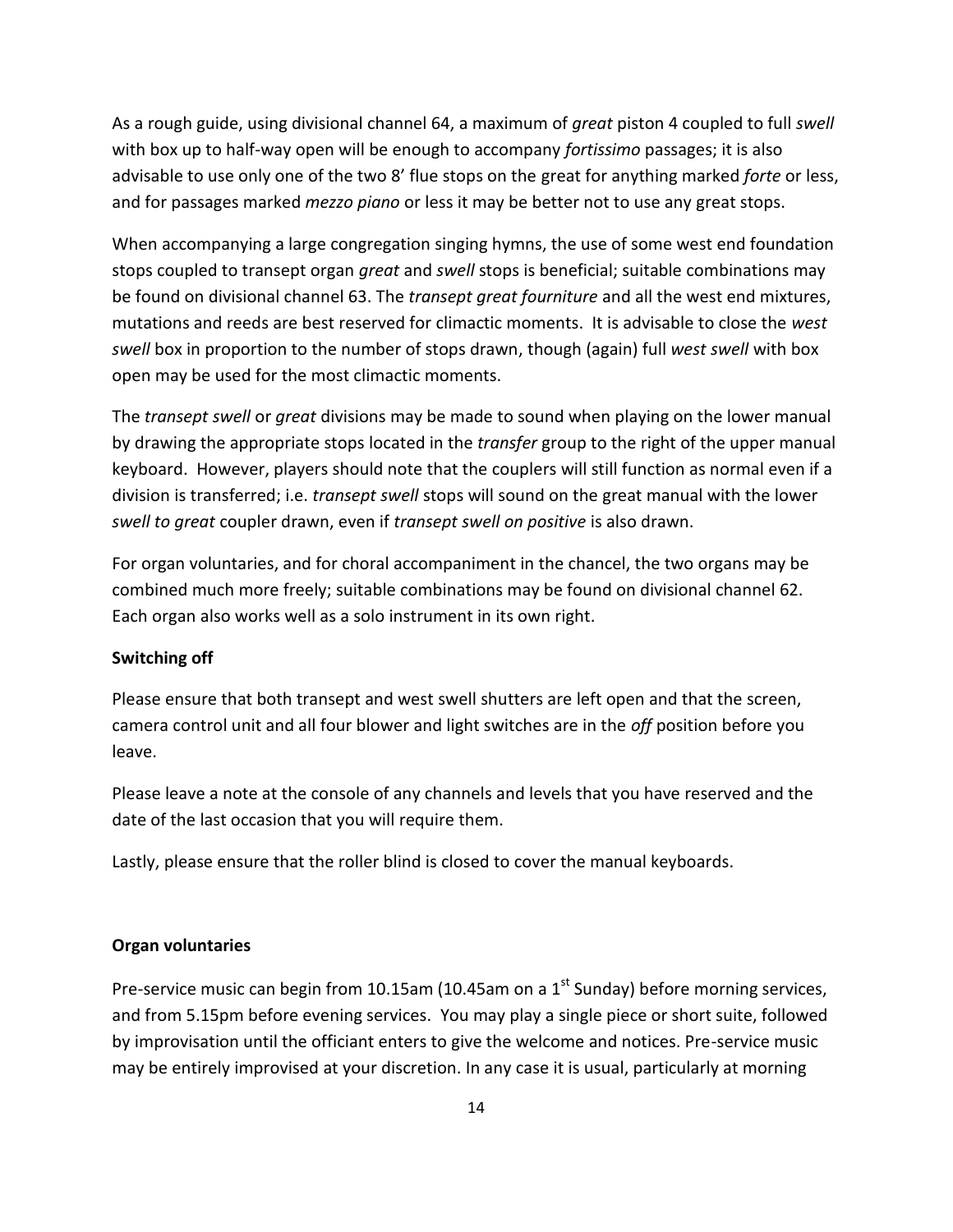services, to start on a reasonably loud or bright registration and then reduce so as to achieve a hushed prayerful atmosphere just before the service starts.

Organ music is usually **improvised** after the **Gospel,** covering the return of the servers to the sanctuary. About 30-45 seconds of music is required, ideally reflecting the text of the Gospel reading, although a generic 'fanfare' is also often appropriate. If you are not comfortable with improvising, a very short piece (1 minute maximum duration) of appropriate character may be played instead. Very occasionally, the preacher may wish to begin the sermon immediately after the Gospel, with no musical interlude, so you are advised to speak to the preacher before the service and check what is expected.

During **Communion,** you may improvise quietly or play a reflective piece as the choir receives, although this is not essential. Silence is preferable after the Agnus Dei (and motet if sung).

Post-service music should be a single piece, rather than a suite of pieces. Except perhaps during Advent or Lent, loud music is appropriate after Eucharist or Matins, whilst music after Evensong can be loud or reflective at your discretion. For the Eucharist, at least 2 minutes of music should be played in order to cover the retiring procession. Please note that as refreshments are served in the north-west corner of the nave (very near the west organ pipes) after the 10.30am Eucharist, the music should ideally not last more than 5 minutes and be in a generally accessible style.

#### **Hymns**

St Mary's Church uses the New English Hymnal (NEH). Because (with regret) we are unable to make our copies available to visiting choirs, we recommend that choir directors seek out copies as needed before travelling to Warwick.

Hymns are normally sung unconducted in St Mary's. In nearly all cases, play-overs should consist of the first line of the tune and, ideally, be punctuated in the same way as the first line of the hymn's text. Tempi should be strictly maintained by the organist, and neither so slow nor so brisk that congregational singing becomes uncomfortable. Verses should follow each other in strict time, with rests between verses (and the duration of any observed pauses) carefully worked out and understood between organist and choir beforehand.

We recommend that first and last verses are sung in unison. Our custom for processional hymns is to sing in unison until all singers have reached the choir stalls, then to sing any remaining verses in harmony, reverting to unison for the last verse. At Eucharists, please use